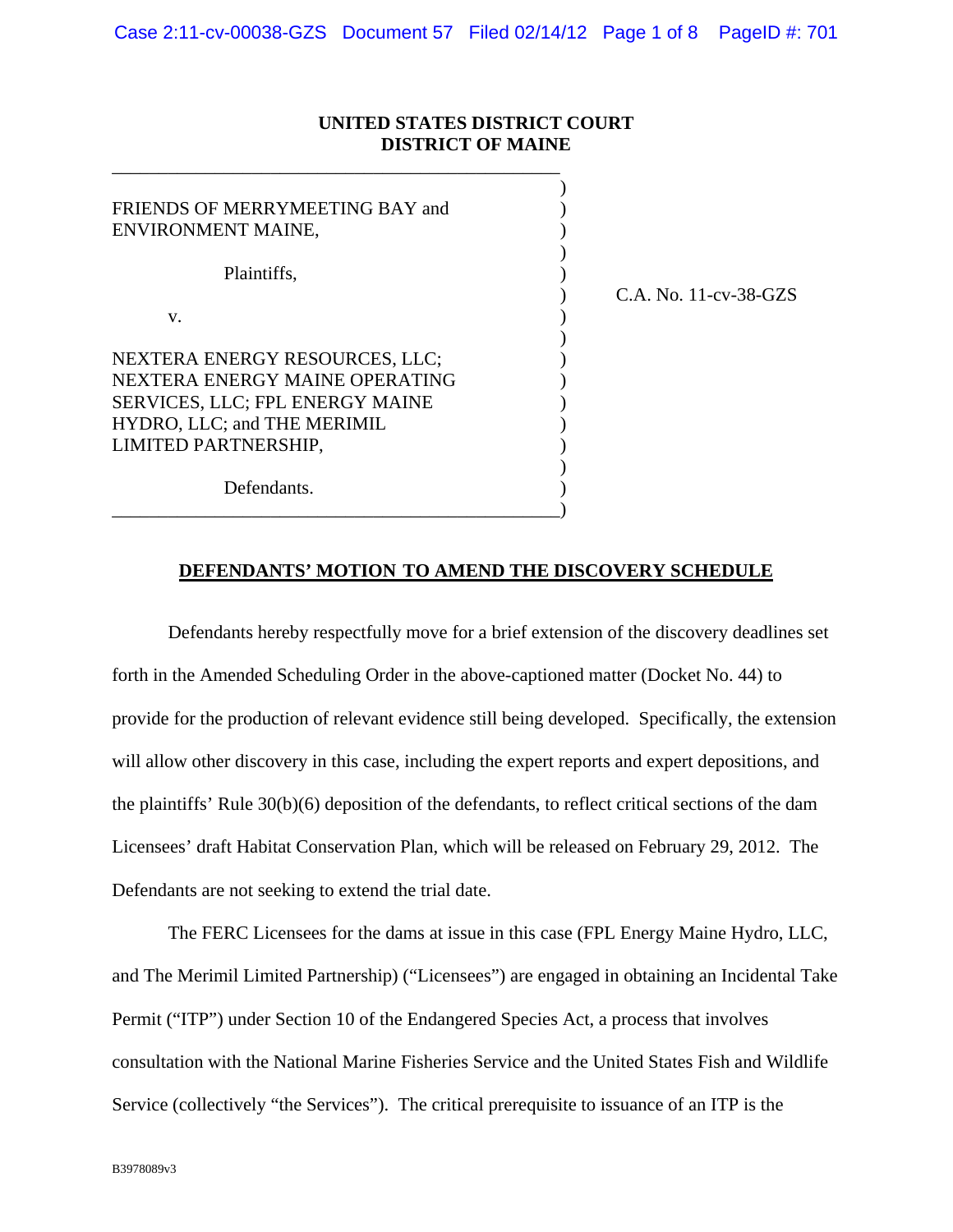establishment of a Habitat Conservation Plan ("HCP"), developed with technical assistance from, and ultimately approved by, the Services. 16 U.S.C. §1539. An ITP will not be issued without an approved HCP. Thus, the HCP is at the heart of this case. Indeed, Plaintiffs' requested relief includes that the Defendants be ordered to apply for an ITP. Amended Complaint, Dkt. 27.

Defendants have already released, and provided to the Plaintiffs, draft sections of the HCP which assess the impacts of the dams on the species of concern. Moving forward, additional sections of the HCP will describe the performance standard which the dams must achieve in order to achieve recovery of the species, the steps that the Licensees must take in order to ensure attainment of that performance standard, and any mitigation programs that will be implemented. The draft of these critical sections will be released for review by the Services and the Technical Advisory Committee ("TAC"), which is assisting the Licensees and the Services in developing the HCP, on February 29, 2012, one day *after* the date agreed upon between the parties on which Defendants' Expert Reports are currently due.<sup>1</sup>

Both Plaintiffs' and Defendants' expert witnesses should have the opportunity to consider these materials, which are highly relevant to this case. Such materials are also relevant to the 30(b)(6) depositions of Defendants, scheduled to begin on February 29, 2012 – the same day that the draft HCP will be released. Most of the topics identified by the Plaintiffs in their deposition notice will be impacted by the provisions of the HCP.

1

<sup>&</sup>lt;sup>1</sup> Although Amended Scheduling Order currently provides that defendants' expert reports would be served on February 16, 2012, the Plaintiffs asked for, and the Defendants consented to, a five-day extension in the service of Plaintiffs' expert reports, with a concomitant five-day delay in Defendants' response, making the Defendants' expert reports due February 21, 2012. However, as an accommodation to long-scheduled vacation plans of Defendants' counsel, Plaintiffs have agreed to extend that date to February 28, 2012.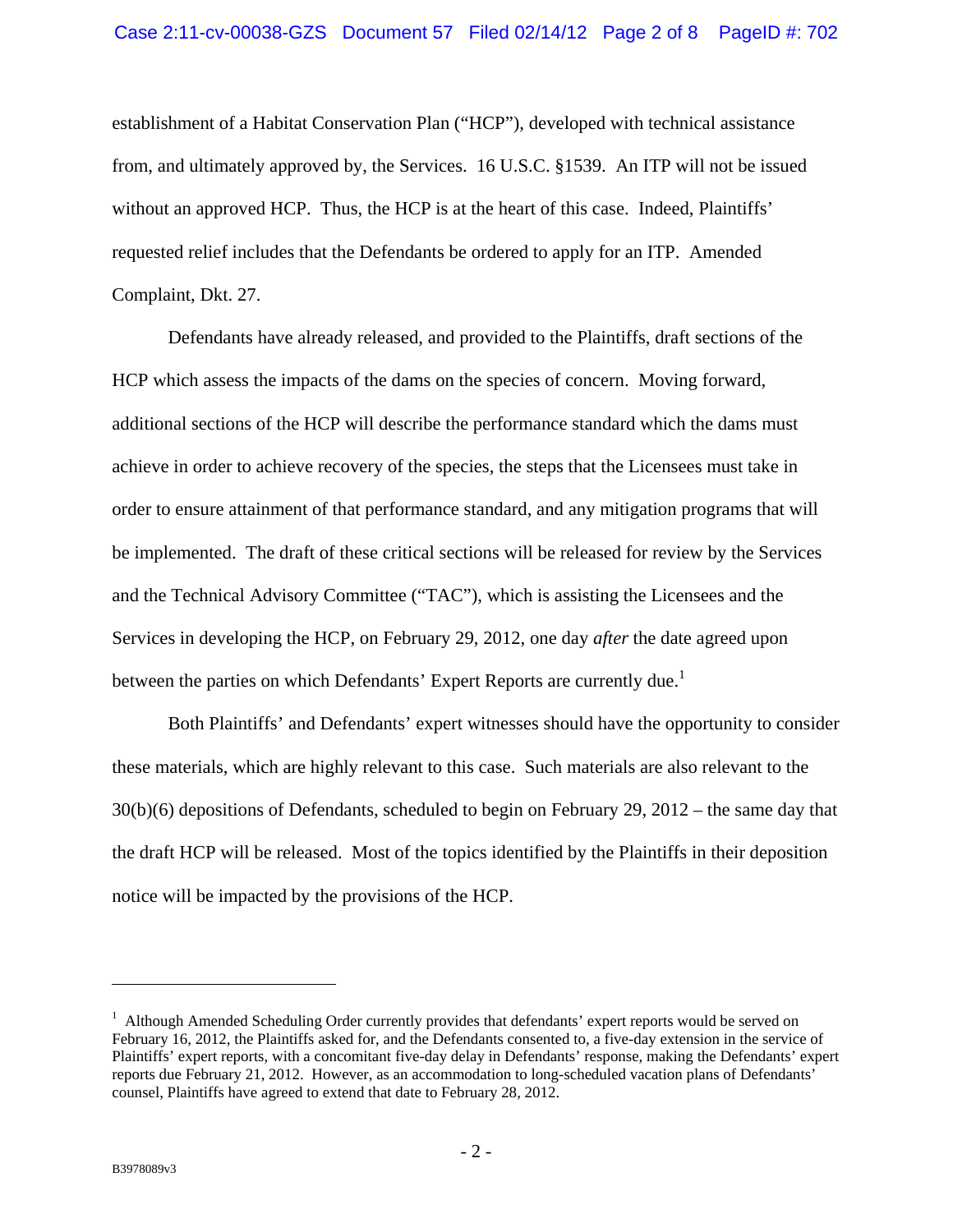#### Case 2:11-cv-00038-GZS Document 57 Filed 02/14/12 Page 3 of 8 PageID #: 703

Defendants thus proposed to the plaintiffs that, following issuance to the public of the draft HCP sections, the Plaintiffs would be provided a two-week period, until March 14, 2012, to supplement their expert reports. Defendants' expert reports would then be due two weeks later, on March 28, 2012. Defendants also proposed that the Rule 30(b)(6) deposition be rescheduled for a date convenient to the parties after the plaintiffs have had an opportunity to review the HCP sections released on February 29.

Following the requested dates for Expert Designations, all subsequent deadlines, except for the trial date would be extended as follows:

- a. Further Matters in Aid of Disposition: Extend deadline by two weeks so that Plaintiff shall make a written settlement demand by March 14, 2012, and the Defendants shall respond in writing by March 28, 2012.
- b. Discovery Deadline: April 27, 2012
- c. Deadline to Identify and Produce Local Rule 44 records: April 27, 2012
- d. Deadline to File Notice of Intent to File Motion for Summary Judgment and Need for Pre-Filing Conference: May 4, 2012
- e. Deadline for Dispositive Motions and All Daubert and Kumho Motions: May 18, 2012.

Defendants' counsel consulted with Plaintiffs' counsel regarding this motion, but they did not consent. Plaintiffs emailed Defendants' counsel a written explanation of their opposition this morning. A copy of that letter is attached as Exhibit A to this motion. None of the grounds stated in Plaintiffs' letter justifies their opposition to the short extension sought by Defendants.

Plaintiffs first note that Defendants have not provided any preliminary drafts of the HCP to Defendants' experts and thus must "bear the consequence of that decision." However,

- 3 -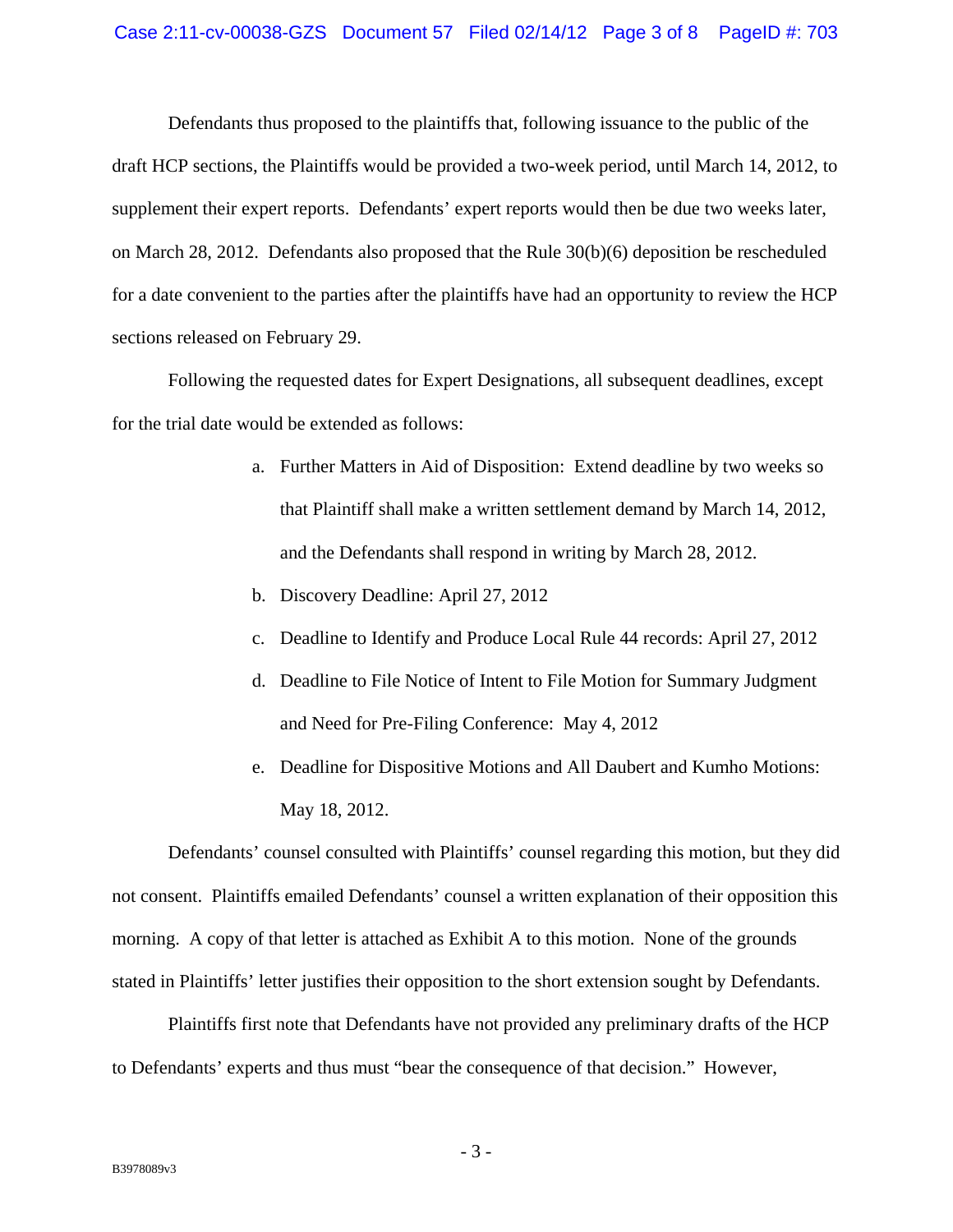Defendants have shared drafts of sections of the HCP with their experts when those nonprivileged drafts have been released to the public, including the Services and the TAC, for review and comment. Plaintiffs fail to understand that, until that time, there is no draft which in fact spells out the Licensees' position regarding what performance standard is necessary to achieve recovery, what measures must be taken to attain that performance standard, and what other mitigation measures may be necessary and appropriate. Defendants' experts are reviewing and opining upon the Licensees' position on these issues; until those positions have been determined, they are not in a position to opine usefully to the Court.

Plaintiffs' next argument against the motion is that, because the drafts will only be "preliminary", the schedule should not be extended; the final HCP may differ. In other words, Plaintiffs try to have it both ways. Not only are Defendants too late in sharing the HCP drafts with their experts, Defendants are also too early. However, the point is not whether the HCP may change before it is issued. The case, at this point, is not about the terms of the  $HCP<sup>2</sup>$ . The point is that the draft HCP released to the public embodies what the Licensees believe to be necessary to achieve restoration of the species. It seems obvious that a significant role of the experts – for both Plaintiffs<sup>3</sup> and Defendants – will be to opine concerning the appropriateness of the measures proposed by the Licensees.

1

 $2^{2}$  Defendants still believe that this Court should stay or dismiss this action to allow the Services to make appropriate administrative decisions concerning the HCP and ITP. However, Defendants acknowledge the Court's decision to deny Defendants' motion, subject to refiling. Thus, as noted above, the point of this motion is not to renew Defendants' motion to stay or dismiss, but simply to point out that the schedule should reflect the parties' experts' ability to opine on Licensees' proposals.

<sup>&</sup>lt;sup>3</sup> If Plaintiffs do not choose to supplement their expert reports based on the draft HCP sections to be released on February 29, that would be their choice. In that case, Defendants would be willing to provide their expert reports on March 14, and the other deadlines could be advanced two weeks earlier. Defendants' proposal was simply trying to accommodate what they assumed would be Plaintiffs' desire to supplement their expert reports.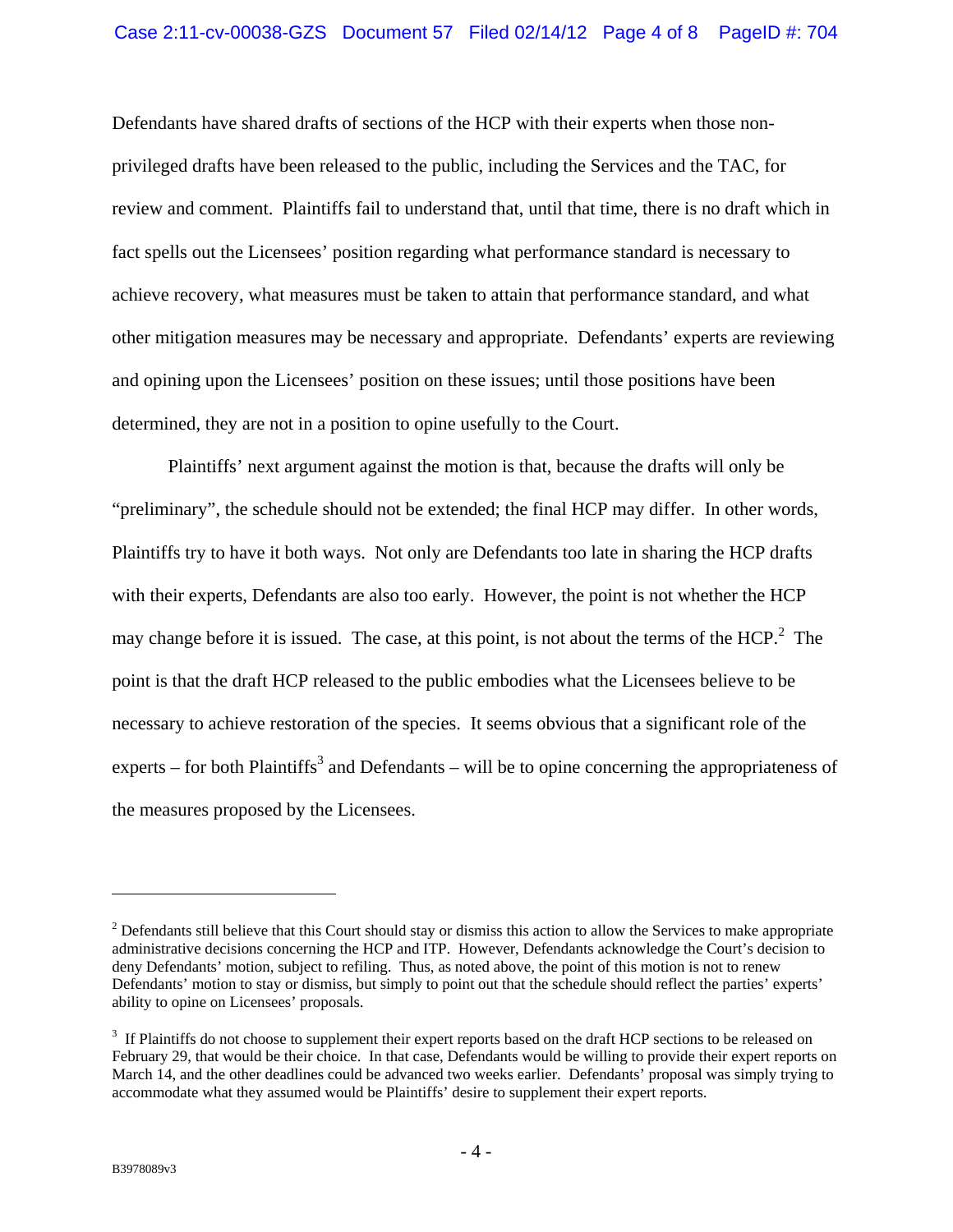#### Case 2:11-cv-00038-GZS Document 57 Filed 02/14/12 Page 5 of 8 PageID #: 705

Third, Plaintiffs note that there is no guarantee that the draft HCP sections will in fact be released on February 29. That is true. However, it is Defendants' expectation and intent to issue the drafts by that date, and the limited uncertainty concerning the release seems a small price to pay to ensure that the experts in fact are opining about the significant issues in the case.

Next, Plaintiffs assert that the suggested delay is impractical, given the other deadlines. The Court will have to make this determination, but the Defendants do not believe that the delay would be difficult to manage. Indeed, as the schedule currently stands, all discovery now must be completed in the next five or six weeks. Even aside from the need to accommodate expert assessment of Licensees' plans, it already appears that there is more room in the schedule at the back end than in the discovery phase.

Finally, Plaintiffs note that reports can always be supplemented. That is true, but meaningless in this context. It is one matter to allow supplementation when some unforeseen event occurs after the initial report has been issued. Here, there is nothing unforeseen. Not only do we know that expert reports – at least those of Defendants – would have to be supplemented, the supplements will become a main focus of the expert opinions. Moreover, even following a supplementation pathway would not address how to accommodate expert depositions. Defendants would not want to depose Plaintiffs' experts prior to supplementation. Defendants assume that Plaintiffs would want to depose Defendants' expert following any supplemental report. In that case, the depositions would have to wait anyway. It would be nearly impossible to conduct the expert depositions within the current time frame, but following issuance of supplemental reports.

For all of these reasons, Plaintiffs' objections carry no weight and the Court should extend the schedule as requested herein. In fact, Plaintiffs' opposition appears more concerned

 $-5 -$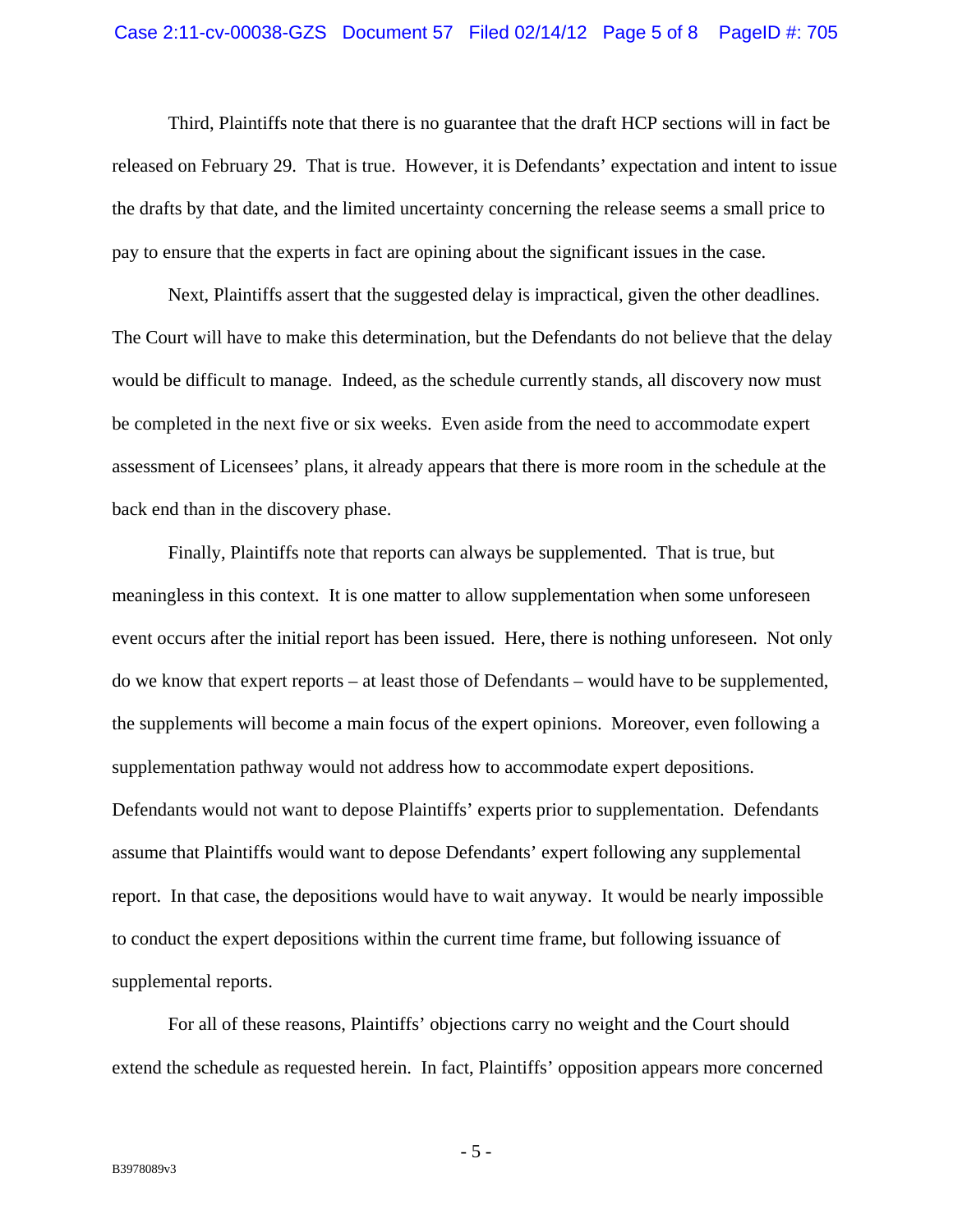with obtaining tactical advantage over the Defendants than in a reasonable, ordered, pre-trial schedule which maximizes the truth-seeking, objective inherent in pre-trial discovery. Plaintiffs' position is demonstrated by their request that the defendants should release any privileged, internal drafts of the relevant HCP sections, thus permitting the Rule 30(b)(6) deposition to go forward without delay to accommodate public release of the HCP sections. However, as noted above, any internal drafts do not in fact reflect what the Licensees will actually propose for a performance standard, measures to attain that standard, or appropriate mitigation measures. Those matters will not be known until the draft is finalized and released on February 29, 2012. Thus, Plaintiffs' position seems intended to require the Defendants to disclose their attorneys' thoughts and comments to the Plaintiffs, because the Plaintiffs would then have an opportunity to compare internal working drafts to the publicly released drafts and thus have an unauthorized and inappropriate window into the development of Defendants' thinking on these critical issues. Defendants note that, taken to its logical limit, Plaintiffs' position that Defendants should release any available internal drafts would require Defendants and their consultants to stop after each paragraph, or each page, or each day, and make disclosure to the Plaintiffs of that paragraph or that page, or that days' work. $4$ 

Finally, Defendants note that they are aware of the pending related cases, *Friends of Merrymeeting Bay v. Brookfield Renewable Power, Inc.*, 1:11-cv-00035-GZS, *Friends of Merrymeeting Bay v. Miller Hydro Group*, 2:11-cv-00036-GZS, *Friends of Merrymeeting Bay v.* 

1

<sup>&</sup>lt;sup>4</sup> Defendants assume that, should this Court allow this motion, Plaintiffs would then in fact agree to reschedule the deposition so that they may utilize the HCP sections to be released on February 29 in their questioning. Whether plaintiffs agree to such a delay, however, if the Plaintiffs continue to seek release of privileged internal drafts, then Defendants would, as appropriate, be forced to seek a protective order against release of such drafts. If Plaintiffs choose to proceed with the deposition on February 29, 2012, Defendants would also then oppose any effort by the Plaintiffs to keep the deposition open past March 2, 2012, just so that Plaintiffs may question Defendants concerning the HCP. The solution to that self-created dilemma would for Plaintiffs instead to agree to delay the deposition, but they should not be permitted two bites at the apple.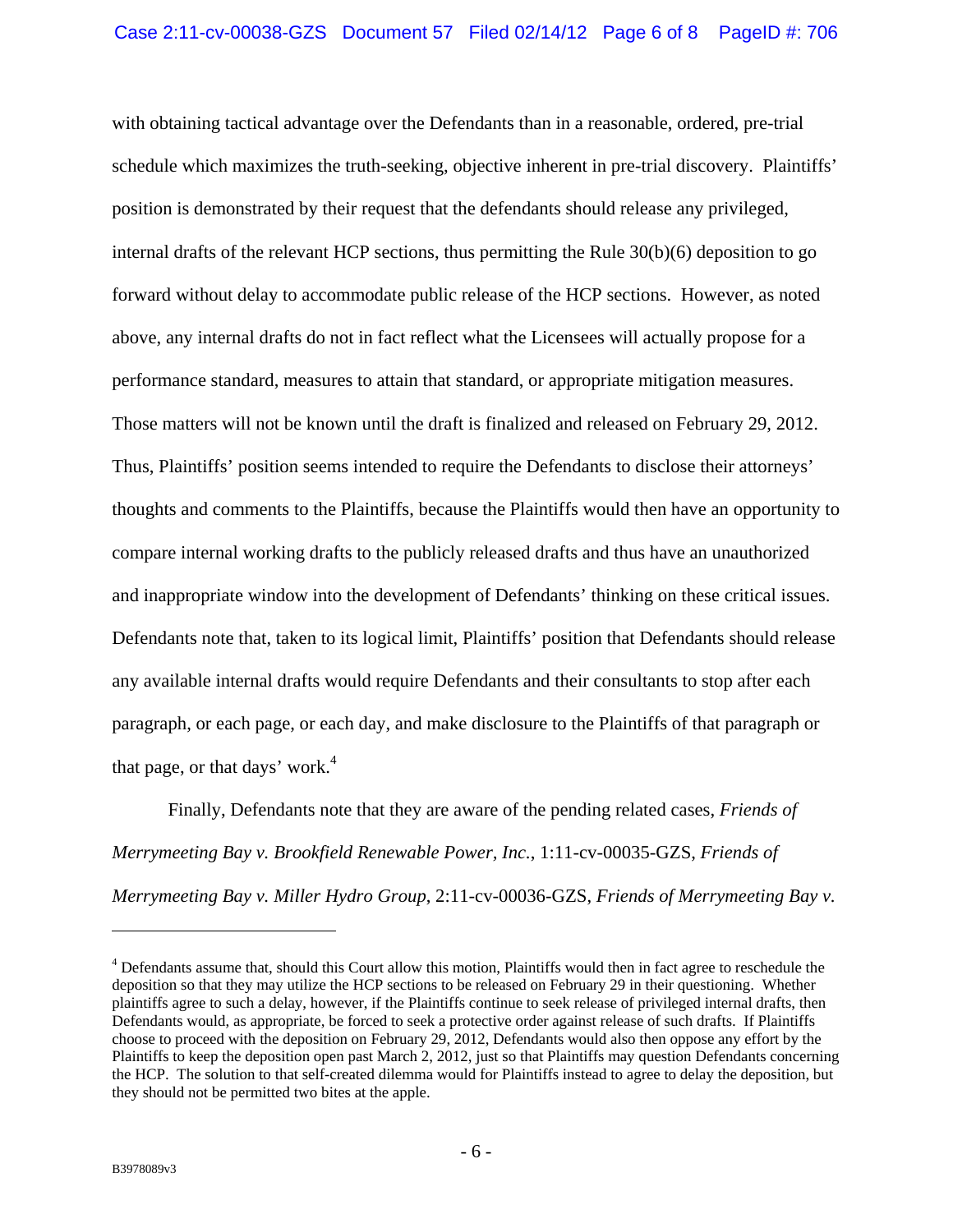*Topsham Hydro Partners Limited partnership*, 2:11-cv-00037-GZS, and that those cases share a common pre-trial schedule with this case. Defendants' counsel in this case has consulted with defendants' counsel in those cases and can report than they consent to the revisions in the schedule proposed herein. Thus, all the cases would remain on a common pre-trial schedule.

WHEREFORE, the NextEra Defendants respectfully request that the Court

- 1. Amend the Scheduling Order in this matter, as follows:
	- a. Plaintiffs' Rule 30(b)(6) deposition of the Defendants be rescheduled to a date or dates after February 29, convenient to the parties, when both parties have had an opportunity to review the draft HCP sections to be provided on February 29, 2012.
	- b. Plaintiffs may supplement their expert reports by no later than March 14, 2012.
	- c. Defendants' expert reports shall be served no later than March 28, 2012.
	- d. Further Matters in Aid of Disposition: Plaintiff shall make a written settlement demand by March 14, 2012, and the Defendants shall respond in writing by March 28, 2012.
	- e. Discovery Deadline: April 27, 2012
	- f. Deadline to Identify and Produce Local Rule 44 records: April 27, 2012
	- g. Deadline to File Notice of Intent to File Motion for Summary Judgment and Need for Pre-Filing Conference: May 4, 2012
	- h. Deadline for Dispositive Motions and All Daubert and Kumho Motions: May 18, 2012; and
- 2. Grant such other and further relief as it deems proper.